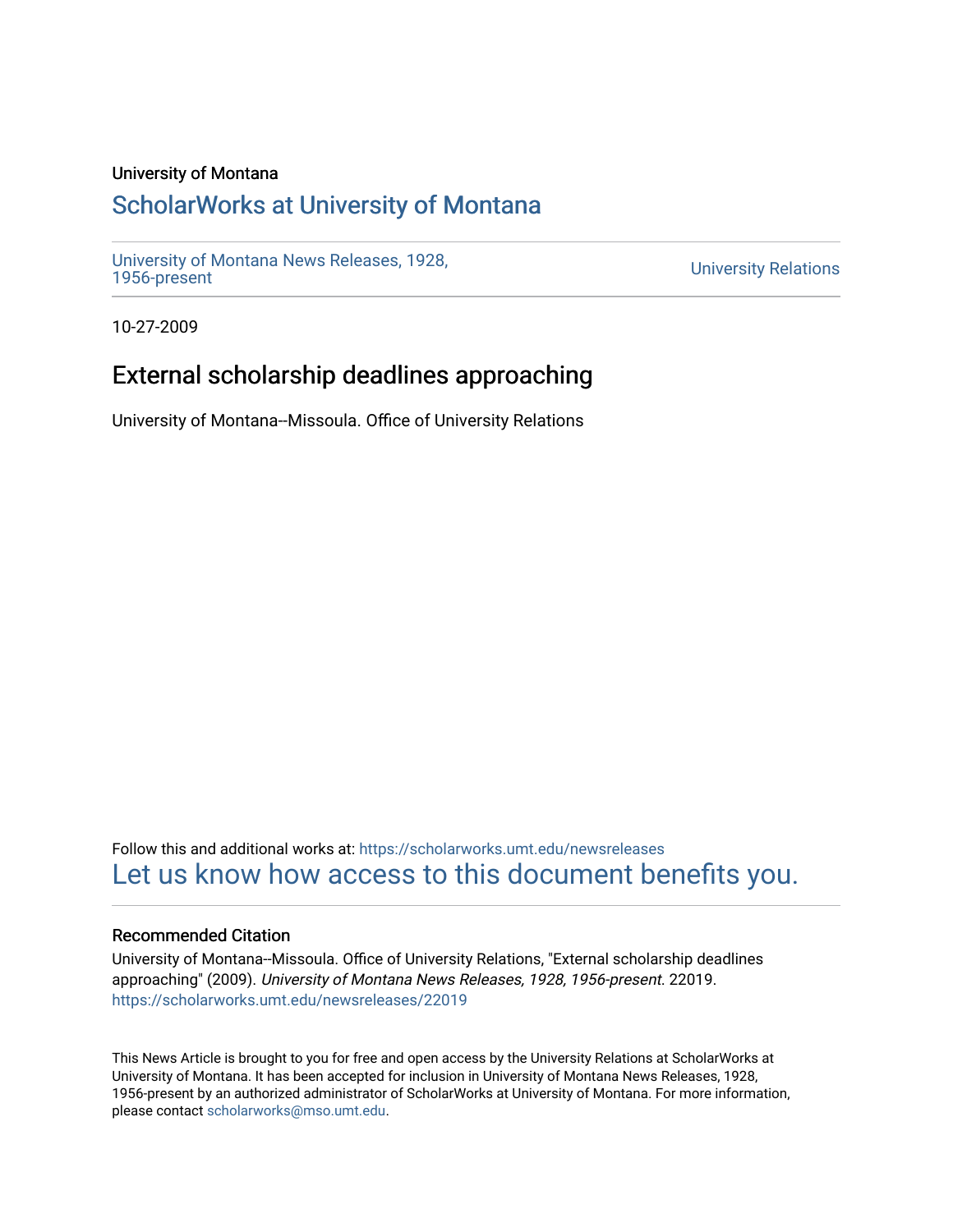

## NEWS RELEASE

Oct. 27, 2009

**Contact:** Laure Pengelly Drake, director of External Scholarships and Advising at UM's Davidson Honors College, 406-243-6140, laure.pengellydrake@umontana.edu.

#### **EXTERNAL SCHOLARSHIP DEADLINES APPROACHING**

#### **MISSOULA -**

Outstanding students at The University of Montana are encouraged to apply for several national scholarship programs that currently are accepting applications.

Undergraduate students can apply for the following scholarships:

- The Goldwater Scholarship provides \$7,500 for students committed to careers in math, science or engineering. Students with one or two years of college remaining may apply. The UM deadline is Nov. 13. For more information, visit [http://www.act.org/goldwater.](http://www.act.org/goldwater)
- The Udall Scholarship provides \$5,000 for students committed to careers related to the environment and to Native American students committed to careers in tribal public policy or Native health care. Students with one or two years of college remaining may apply. The UM deadline to apply for the Udall Scholarship is Dec. 1. For more information, visit [http://www.udall.gov.](http://www.udall.gov)
- The Amgen Scholars Program is an undergraduate research program in science and biotechnology. Sophomores, juniors and non-graduating seniors may apply. Interested students should start researching host universities now before the program's early spring deadline. For more information, visit [http://www.amgenscholars.com.](http://www.amgenscholars.com)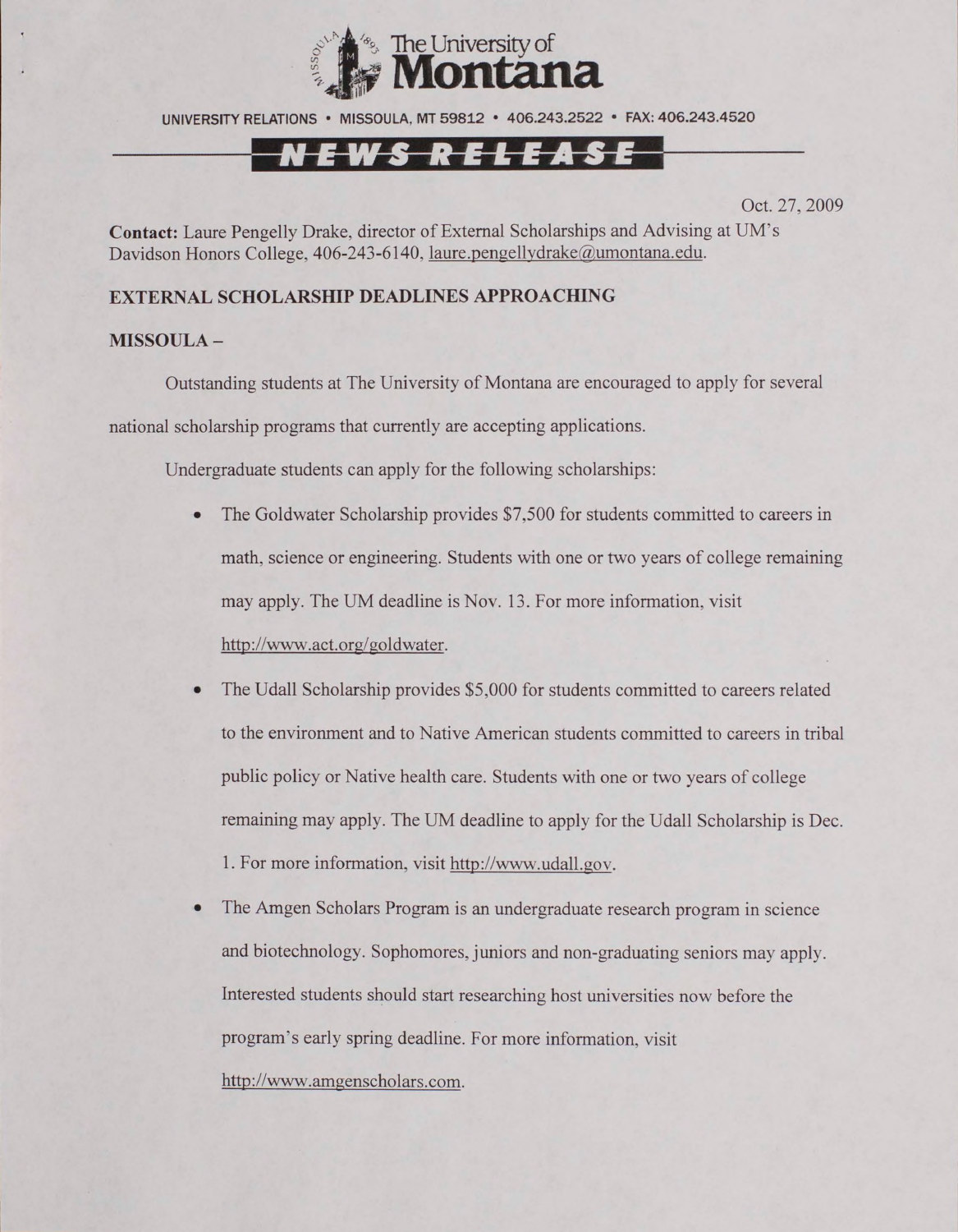Graduate students can apply for the following scholarships:

- The Truman Scholarship, for "change agents" service-oriented leaders with good academic records. It requires application a year early; candidates apply as juniors. Students must demonstrate outstanding potential for public service and be committed to making a difference through careers in government, the nonprofit or advocacy sectors, education or elsewhere in the field. Students write a policy proposal as part of their application. The UM deadline is Friday, Nov. 20. For more information, visit [http://www.truman.gov.](http://www.truman.gov)
- The James Madison Fellowship Program provides graduate funding for students who want to teach American history or government or social studies and "master the content of American constitutional history." The program is lobbying for Montana applicants. Apply for assistance by the first week of February. For more information, visit [http://www.iamesmadison.com.](http://www.iamesmadison.com)

The Carnegie Junior Fellows Program is seeking post-baccalaureate applicants. The program provides one-year research assistantships in Washington. D.C., for students seeking careers in international affairs. Many of the opportunities are in political science, energy and climate, economics and security languages such as Chinese and Russian. The UM deadline to apply is Nov. 20. For more information, visit http://[www.camegieendowment.org.](http://www.camegieendowment.org)

For more information or to apply for external scholarships, call Laure Pengelly Drake, director of External Scholarships and Advising at UM's Davidson Honors College, at 406-243- 6140 or e-mail [laure.pengellvdrake@umontana.edu.](mailto:laure.pengellvdrake@umontana.edu)